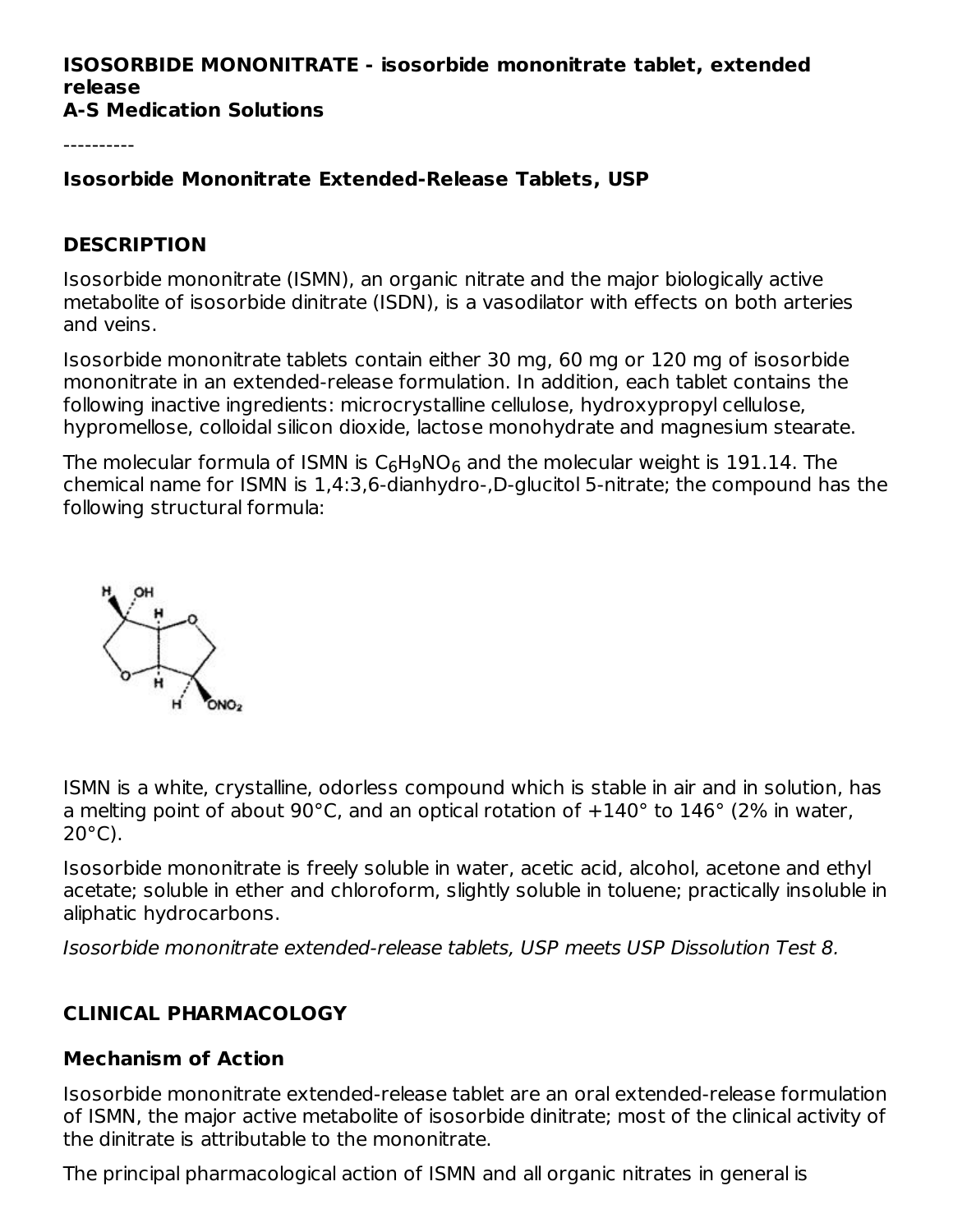relaxation of vascular smooth muscle, producing dilatation of peripheral arteries and veins, especially the latter. Dilatation of the veins promotes peripheral pooling of blood and decreases venous return to the heart, thereby reducing left ventricular end-diastolic pressure and pulmonary capillary wedge pressure (preload). Arteriolar relaxation reduces systemic vascular resistance, systolic arterial pressure and mean arterial pressure (afterload). Dilatation of the coronary arteries also occurs. The relative importance of preload reduction, afterload reduction, and coronary dilatation remains undefined.

## **Pharmacodynamics**

Dosing regimens for most chronically used drugs are designed to provide plasma concentrations that are continuously greater than a minimally effective concentration. This strategy is inappropriate for organic nitrates. Several well-controlled clinical trials have used exercise testing to assess the antianginal efficacy of continuously delivered nitrates. In the large majority of these trials, active agents were indistinguishable from placebo after 24 hours (or less) of continuous therapy. Attempts to overcome tolerance by dose escalation, even to doses far in excess of those used acutely, have consistently failed. Only after nitrates have been absent from the body for several hours has their antianginal efficacy been restored. Isosorbide mononitrate extended-release tablets, during long-term use over 42 days dosed at 120 mg once daily, continued to improve exercise performance at 4 hours and at 12 hours after dosing but its effects (although better than placebo) are less than or at best equal to the effects of the first dose of 60 mg.

### **Pharmacokinetics and Metabolism**

After oral administration of ISMN as a solution or immediate-release tablets, maximum plasma concentrations of ISMN are achieved in 30 to 60 minutes, with an absolute bioavailability of approximately 100%. After intravenous administration, ISMN is distributed into total body water in about 9 minutes with a volume of distribution of approximately 0.6 to 0.7 L/kg. Isosorbide mononitrate is approximately 5% bound to human plasma proteins and is distributed into blood cells and saliva. Isosorbide mononitrate is primarily metabolized by the liver, but unlike oral isosorbide dinitrate, it is not subject to first-pass metabolism. Isosorbide mononitrate is cleared by denitration to isosorbide and glucuronidation as the mononitrate, with 96% of the administered dose excreted in the urine within 5 days and only about 1% eliminated in the feces. At least six different compounds have been detected in urine, with about 2% of the dose excreted as the unchanged drug and at least five metabolites. The metabolites are not pharmacologically active. Renal clearance accounts for only about 4% of total body clearance. The mean plasma elimination half-life of ISMN is approximately 5 hours.

The disposition of ISMN in patients with various degrees of renal insufficiency, liver cirrhosis, or cardiac dysfunction was evaluated and found to be similar to that observed in healthy subjects. The elimination half-life of ISMN was not prolonged, and there was no drug accumulation in patients with chronic renal failure after multiple oral dosing.

The pharmacokinetics and/or bioavailability of isosorbide mononitrate extended-release tablets have been studied in both normal volunteers and patients following single- and multiple-dose administration. Data from these studies suggest that the pharmacokinetics of ISMN administered as isosorbide mononitrate extended-release tablets are similar between normal healthy volunteers and patients with angina pectoris.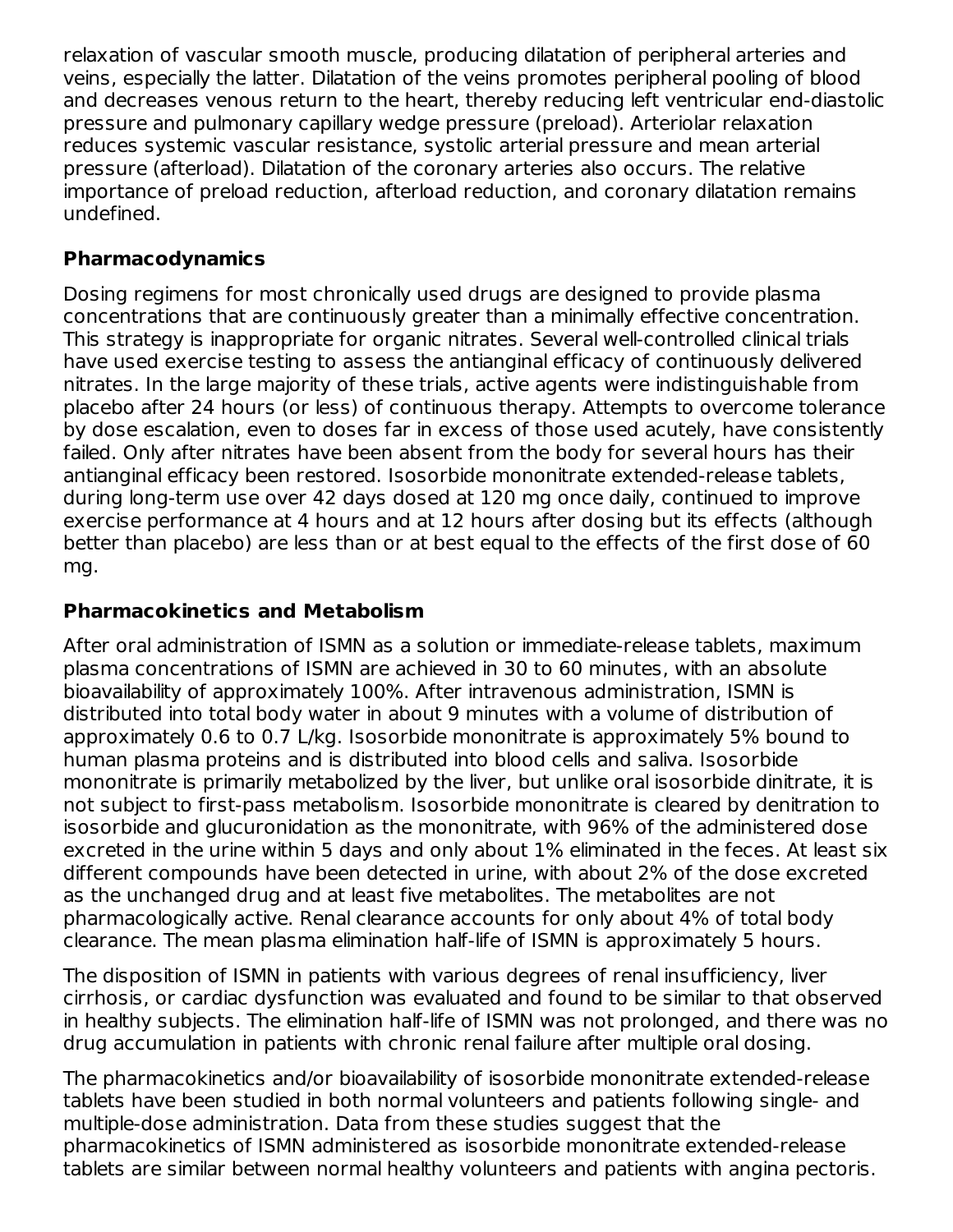In single- and multiple-dose studies, the pharmacokinetics of ISMN were dose proportional between 30 mg and 240 mg.

In a multiple-dose study, the effect of age on the pharmacokinetic profile of isosorbide mononitrate extended-release tablets, 60 mg and 120 mg ( $2 \times 60$  mg) was evaluated in subjects ≥45 years. The results of that study indicate that there are no significant differences in any of the pharmacokinetic variables of ISMN between elderly (≥65 years) and younger individuals (45 to 64 years) for the isosorbide mononitrate extendedrelease tablets 60 mg dose. The administration of isosorbide mononitrate extendedrelease tablets 120 mg ( $2 \times 60$  mg tablets every 24 hours for 7 days) produced a doseproportional increase in C<sub>max</sub> and AUC, without changes in T<sub>max</sub> or the terminal half-life. The older group (65 to 74 years) showed 30% lower apparent oral clearance (Cl/F) following the higher dose, i.e., 120 mg, compared to the younger group (45 to 64 years); Cl/F was not different between the two groups following the 60 mg regimen. While Cl/F was independent of dose in the younger group, the older group showed slightly lower Cl/F following the 120 mg regimen compared to the 60 mg regimen. Differences between the two age groups, however, were not statistically significant. In the same study, females showed a slight (15%) reduction in clearance when the dose was increased. Females showed higher AUCs and C<sub>max</sub> compared to males, but these differences were accounted for by differences in body weight between the two groups. When the data were analyzed using age as a variable, the results indicated that there were no significant differences in any of the pharmacokinetic variables of ISMN between older ( $\geq$ 65 years) and younger individuals (45 to 64 years). The results of this study, however, should be viewed with caution due to the small number of subjects in each age subgroup and consequently the lack of sufficient statistical power.

The following table summarizes key pharmacokinetic parameters of ISMN after singleand multiple-dose administration of ISMN as an oral solution or isosorbide mononitrate extended-release tablets:

|                                  | <b>SINGLE-DOSE STUDIES</b> |                                                                    |                                                                    | <b>MULTIPLE-DOSE STUDIES</b>                             |  |  |  |  |
|----------------------------------|----------------------------|--------------------------------------------------------------------|--------------------------------------------------------------------|----------------------------------------------------------|--|--|--|--|
| <b>PARAMETER</b>                 | <b>ISMN 60</b><br>mg       | <b>ISMN</b><br><b>Extended-</b><br><b>Release Tablets</b><br>60 mg | <b>ISMN</b><br><b>Extended-</b><br><b>Release Tablets</b><br>60 mg | <b>ISMN</b><br><b>Extended-Release</b><br>Tablets 120 mg |  |  |  |  |
| $ C_{\text{max}}(ng/mL) $        | 1242 to<br>1534            | 424 to 541                                                         | 557 to 572                                                         | 1151 to 1180                                             |  |  |  |  |
| $T_{\text{max}}$ (hr)            | $0.6$ to $0.7$             | 3.1 to 4.5                                                         | 2.9 to 4.2                                                         | 3.1 to 3.2                                               |  |  |  |  |
| <b>AUC</b><br>$(nq \cdot hr/mL)$ | 8189 to<br>8313            | 5990 to 7452                                                       | 6625 to 7555                                                       | 14241 to 16800                                           |  |  |  |  |
| $T_{\frac{1}{2}}$ (hr)           | 4.8 to 5.1                 | $6.3$ to $6.6$                                                     | $6.2$ to $6.3$                                                     | 6.2 to $6.4$                                             |  |  |  |  |
| $C/F$ (mL/min)                   | 120 to 122                 | 151 to 187                                                         | 132 to 151                                                         | 119 to 140                                               |  |  |  |  |

## **Food Effects**

The influence of food on the bioavailability of ISMN after single-dose administration of isosorbide mononitrate extended-release tablets 60 mg was evaluated in three different studies involving either a "light" breakfast or a high-calorie, high-fat breakfast. Results of these studies indicate that concomitant food intake may decrease the rate (increase in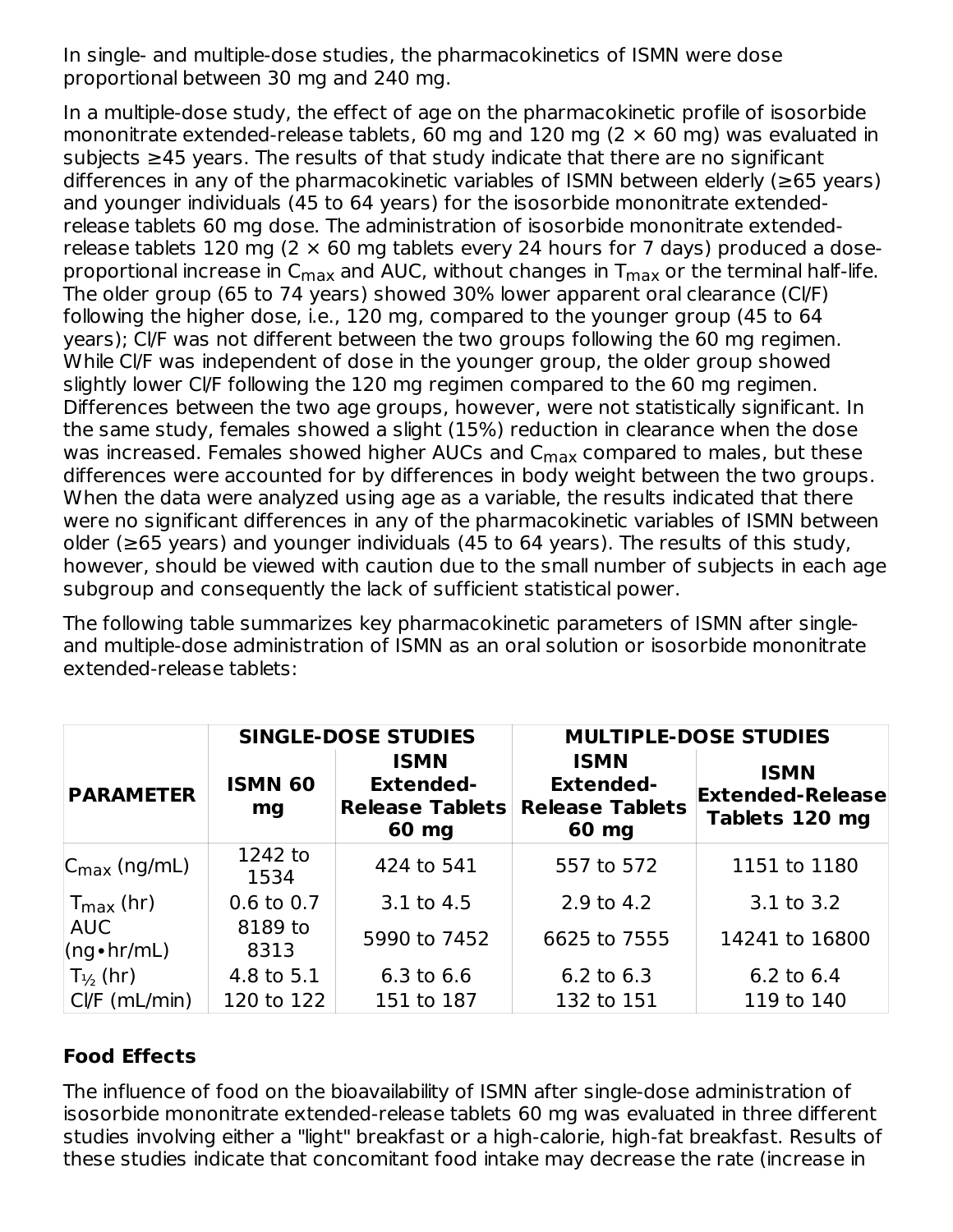$\mathsf{T}_{\mathsf{max}}$ ) but not the extent (AUC) of absorption of ISMN.

# **Clinical Trials**

Controlled trials with isosorbide mononitrate extended-release tablets have demonstrated antianginal activity following acute and chronic dosing. Administration of isosorbide mononitrate extended-release tablets once daily, taken early in the morning on arising, provided at least 12 hours of antianginal activity.

In a placebo-controlled parallel study, 30, 60, 120 and 240 mg of isosorbide mononitrate extended-release tablets were administered once daily for up to 6 weeks. Prior to randomization, all patients completed a 1- to 3-week single-blind placebo phase to demonstrate nitrate responsiveness and total exercise treadmill time reproducibility. Exercise tolerance tests using the Bruce Protocol were conducted prior to and at 4 and 12 hours after the morning dose on days 1, 7, 14, 28 and 42 of the double-blind period. Isosorbide mononitrate extended-release tablets 30 and 60 mg (only doses evaluated acutely) demonstrated a significant increase from baseline in total treadmill time relative to placebo at 4 and 12 hours after the administration of the first dose. At day 42, the 120 and 240 mg dose of isosorbide mononitrate extended-release tablets demonstrated a significant increase in total treadmill time at 4 and 12 hours post dosing, but by day 42, the 30 and 60 mg doses no longer were differentiable from placebo. Throughout chronic dosing, rebound was not observed in any isosorbide mononitrate extendedrelease tablets treatment group.

Pooled data from two other trials, comparing isosorbide mononitrate extended-release tablets 60 mg once daily, ISDN 30 mg QID, and placebo QID in patients with chronic stable angina using a randomized, double-blind, three-way crossover design found statistically significant increases in exercise tolerance times for isosorbide mononitrate extended-release tablets compared to placebo at hours 4, 8 and 12 and to ISDN at hour 4. The increases in exercise tolerance on day 14, although statistically significant compared to placebo, were about half of that seen on day 1 of the trial.

# **INDICATIONS AND USAGE**

Isosorbide mononitrate extended-release tablets are indicated for the prevention of angina pectoris due to coronary artery disease. The onset of action of oral isosorbide mononitrate is not sufficiently rapid for this product to be useful in aborting an acute anginal episode.

# **CONTRAINDICATIONS**

Isosorbide mononitrate extended-release tablets are contraindicated in patients who have shown hypersensitivity or idiosyncratic reactions to other nitrates or nitrites.

## **WARNINGS**

**Amplification of the vasodilatory effects of isosorbide mononitrate by sildenafil can result in severe hypotension. The time course and dose dependence of this interaction have not been studied. Appropriate supportive care has not been studied, but it seems reasonable to treat this**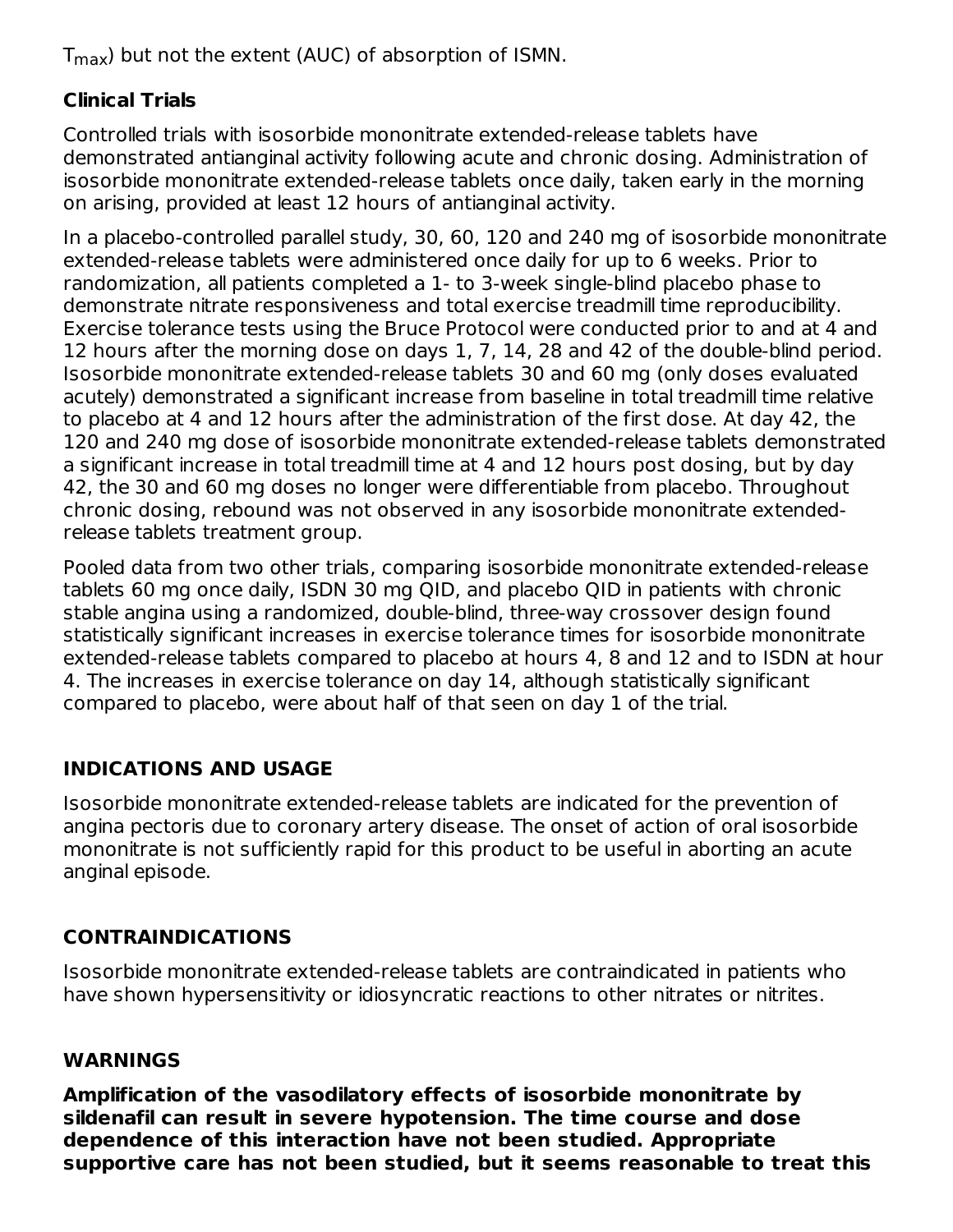### **as a nitrate overdose, with elevation of the extremities and with central volume expansion.**

The benefits of ISMN in patients with acute myocardial infarction or congestive heart failure have not been established; because the effects of isosorbide mononitrate are difficult to terminate rapidly, this drug is not recommended in these settings.

If isosorbide mononitrate is used in these conditions, careful clinical or hemodynamic monitoring must be used to avoid the hazards of hypotension and tachycardia.

### **PRECAUTIONS**

### **General**

Severe hypotension, particularly with upright posture, may occur with even small doses of isosorbide mononitrate. This drug should, therefore, be used with caution in patients who may be volume depleted or who, for whatever reason, are already hypotensive. Hypotension induced by isosorbide mononitrate may be accompanied by paradoxical bradycardia and increased angina pectoris.

Nitrate therapy may aggravate the angina caused by hypertrophic cardiomyopathy.

In industrial workers who have had long-term exposure to unknown (presumably high) doses of organic nitrates, tolerance clearly occurs. Chest pain, acute myocardial infarction, and even sudden death have occurred during temporary withdrawal of nitrates from these workers, demonstrating the existence of true physical dependence. The importance of these observations to the routine, clinical use of oral isosorbide mononitrate is not known.

### **Information for Patients**

Patients should be told that the antianginal efficacy of isosorbide mononitrate extendedrelease tablets can be maintained by carefully following the prescribed schedule of dosing. For most patients, this can be accomplished by taking the dose on arising.

As with other nitrates, daily headaches sometimes accompany treatment with isosorbide mononitrate. In patients who get these headaches, the headaches are a marker of the activity of the drug. Patients should resist the temptation to avoid headaches by altering the schedule of their treatment with isosorbide mononitrate, since loss of headache may be associated with simultaneous loss of antianginal efficacy. Aspirin or acetaminophen often successfully relieves isosorbide mononitrate-induced headaches with no deleterious effect on isosorbide mononitrate's antianginal efficacy.

Treatment with isosorbide mononitrate may be associated with light-headedness on standing, especially just after rising from a recumbent or seated position. This effect may be more frequent in patients who have also consumed alcohol.

## **Drug Interactions**

The vasodilating effects of isosorbide mononitrate may be additive with those of other vasodilators. Alcohol, in particular, has been found to exhibit additive effects of this variety.

Marked symptomatic orthostatic hypotension has been reported when calcium channel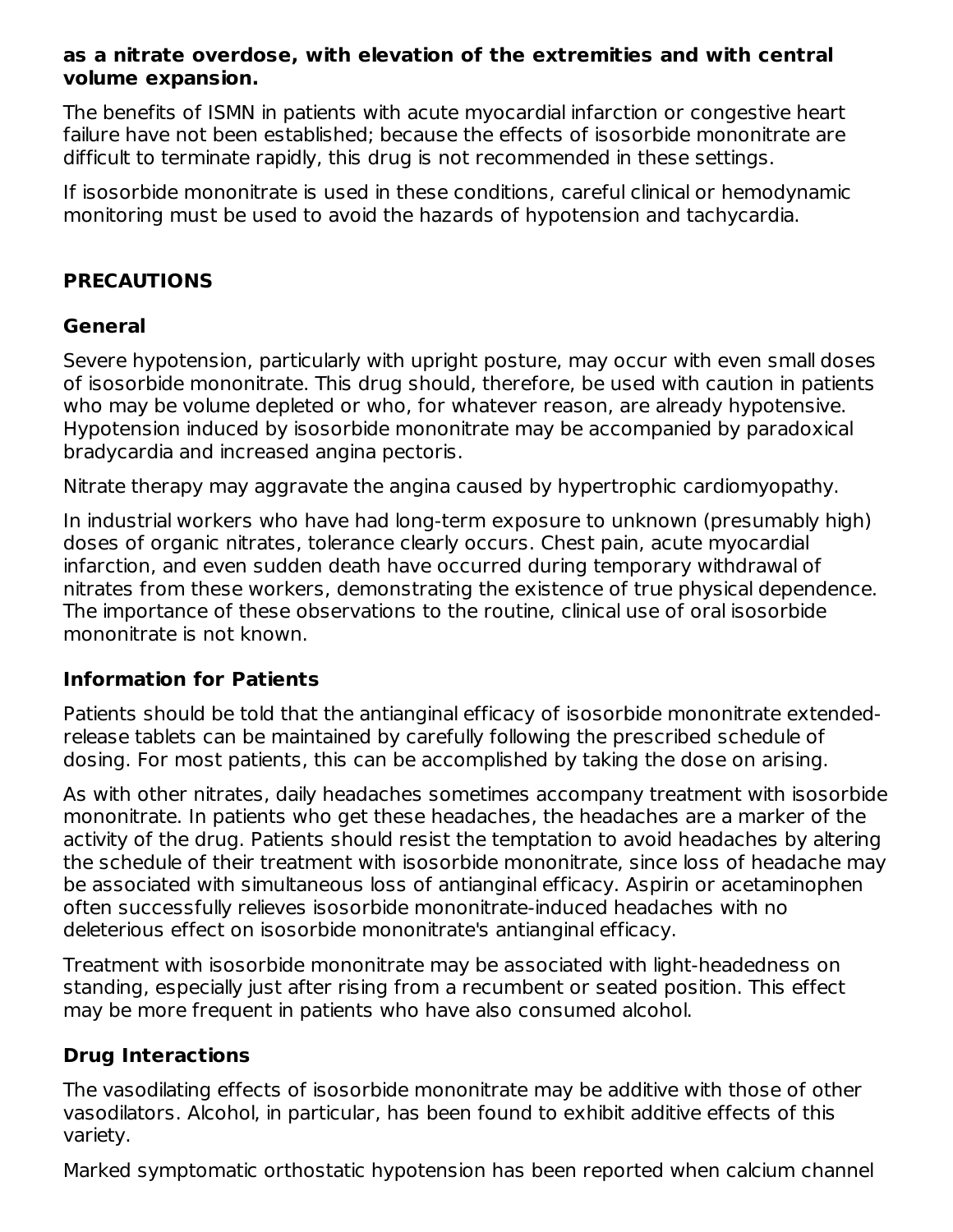blockers and organic nitrates were used in combination. Dose adjustments of either class of agents may be necessary.

## **Drug/Laboratory Test Interactions**

Nitrates and nitrites may interfere with the Zlatkis-Zak color reaction, causing falsely low readings in serum cholesterol determinations.

# **Carcinogenesis, Mutagenesis, Impairment of Fertility**

No evidence of carcinogenicity was observed in rats exposed to isosorbide mononitrate in their diets at doses of up to 900 mg/kg/day for the first 6 months and 500 mg/kg/day for the remaining duration of a study in which males were dosed for up to 121 weeks and females were dosed for up to 137 weeks. No evidence of carcinogenicity was observed in mice exposed to isosorbide mononitrate in their diets for up to 104 weeks at doses of up to 900 mg/kg/day.

Isosorbide mononitrate did not produce gene mutations (Ames test, mouse lymphoma test) or chromosome aberrations (human lymphocyte and mouse micronucleus tests) at biologically relevant concentrations.

No effects on fertility were observed in a study in which male and female rats were administered doses of up to 750 mg/kg/day beginning, in males, 9 weeks prior to mating, and in females, 2 weeks prior to mating.

# **Pregnancy**

# **Teratogenic Effects**

## Pregnancy Category B

In studies designed to detect effects of isosorbide mononitrate on embryo-fetal development, doses of up to 240 or 248 mg/kg/day, administered to pregnant rats and rabbits, were unassociated with evidence of such effects. These animal doses are about 100 times the maximum recommended human dose (120 mg in a 50 kg woman) when comparison is based on body weight; when comparison is based on body surface area, the rat dose is about 17 times the human dose and the rabbit dose is about 38 times the human dose. There are, however, no adequate and well-controlled studies in pregnant women. Because animal reproduction studies are not always predictive of human response, isosorbide mononitrate extended-release tablets should be used during pregnancy only if clearly needed.

# **Nonteratogenic Effects**

Neonatal survival and development and incidence of stillbirths were adversely affected when pregnant rats were administered oral doses of 750 (but not 300) mg isosorbide mononitrate/kg/day during late gestation and lactation. This dose (about 312 times the human dose when comparison is based on body weight and 54 times the human dose when comparison is based on body surface area) was associated with decreases in maternal weight gain and motor activity and evidence of impaired lactation.

# **Nursing Mothers**

It is not known whether this drug is excreted in human milk. Because many drugs are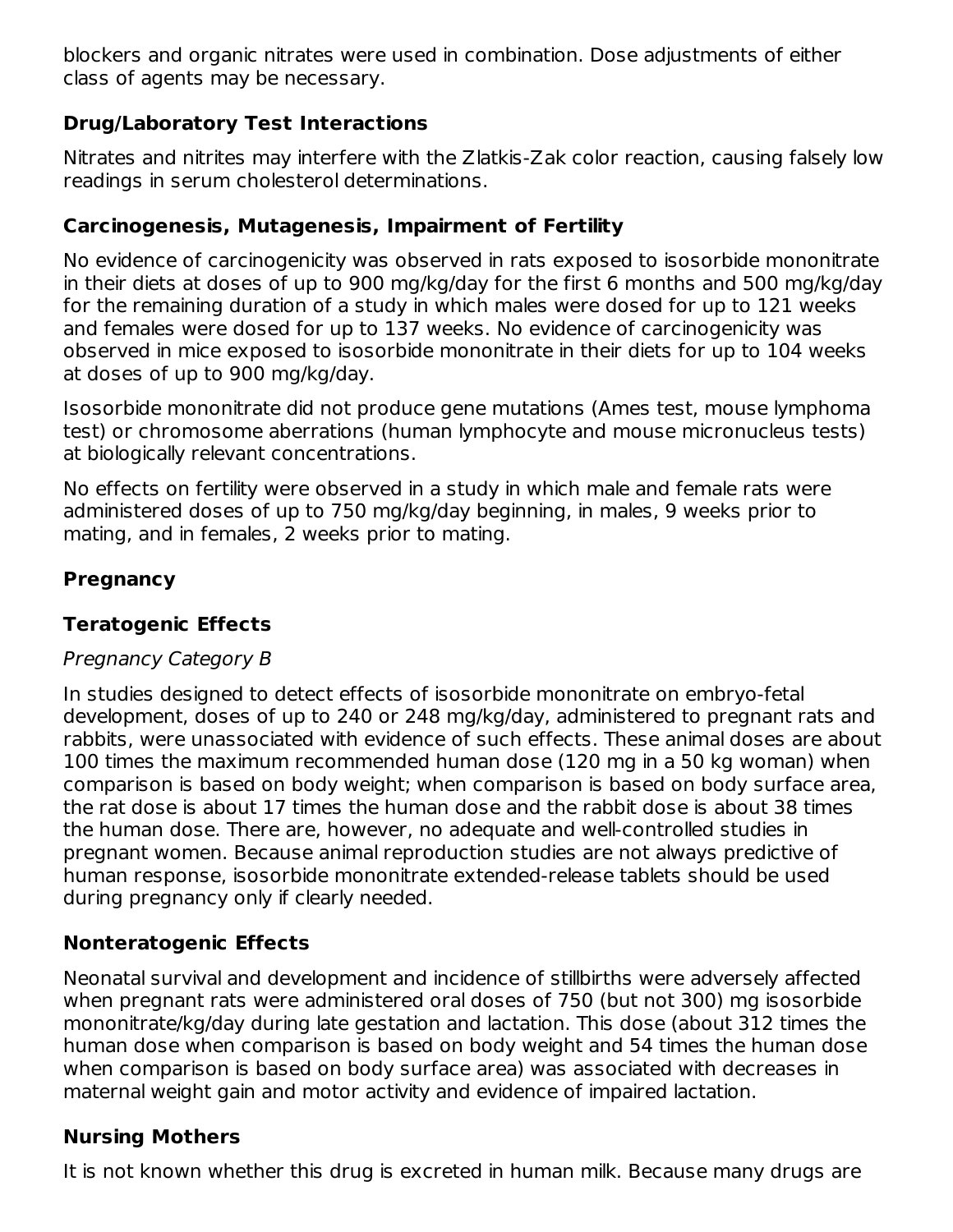excreted in human milk, caution should be exercised when ISMN is administered to a nursing mother.

## **Pediatric Use**

The safety and effectiveness of ISMN in pediatric patients have not been established.

## **Geriatric Use**

Clinical studies of isosorbide mononitrate extended-release tablets did not include sufficient information on patients age 65 and over to determine if they respond differently from younger patients. Other reported clinical experience for isosorbide mononitrate extended-release tablets has not identified differences in response between elderly and younger patients. Clinical experience for organic nitrates reported in the literature identified a potential for severe hypotension and increased sensitivity to nitrates in the elderly. In general, dose selection for an elderly patient should be cautious, usually starting at the low end of the dosing range, reflecting the greater frequency of decreased hepatic, renal, or cardiac function, and of concomitant disease or other drug therapy.

Elderly patients may have reduced baroreceptor function and may develop severe orthostatic hypotension when vasodilators are used. Isosorbide mononitrate extendedrelease tablets should therefore be used with caution in elderly patients who may be volume depleted, on multiple medications or who, for whatever reason, are already hypotensive. Hypotension induced by isosorbide mononitrate may be accompanied by paradoxical bradycardia and increased angina pectoris.

Elderly patients may be more susceptible to hypotension and may be at a greater risk of falling at therapeutic doses of nitroglycerin.

Nitrate therapy may aggravate the angina caused by hypertrophic cardiomyopathy, particularly in the elderly.

# **ADVERSE REACTIONS**

The table below shows the frequencies of the adverse events that occurred in >5% of the subjects in three placebo-controlled North American studies in which patients in the active treatment arm received 30 mg, 60 mg, 120 mg, or 240 mg of isosorbide mononitrate extended-release tablets once daily. In parentheses, the same table shows the frequencies with which these adverse events were associated with the discontinuation of treatment. Overall, 8% of the patients who received 30 mg, 60 mg, 120 mg, or 240 mg of isosorbide mononitrate in the three placebo-controlled North American studies discontinued treatment because of adverse events. Most of these discontinued because of headache. Dizziness was rarely associated with withdrawal from these studies. Since headache appears to be a dose-related adverse effect and tends to disappear with continued treatment, it is recommended that isosorbide mononitrate extended-release tablets treatment be initiated at low doses for several days before being increased to desired levels.

# **FREQUENCY AND ADVERSE EVENTS (DISCONTINUED)\***

**Three Controlled North American Studies**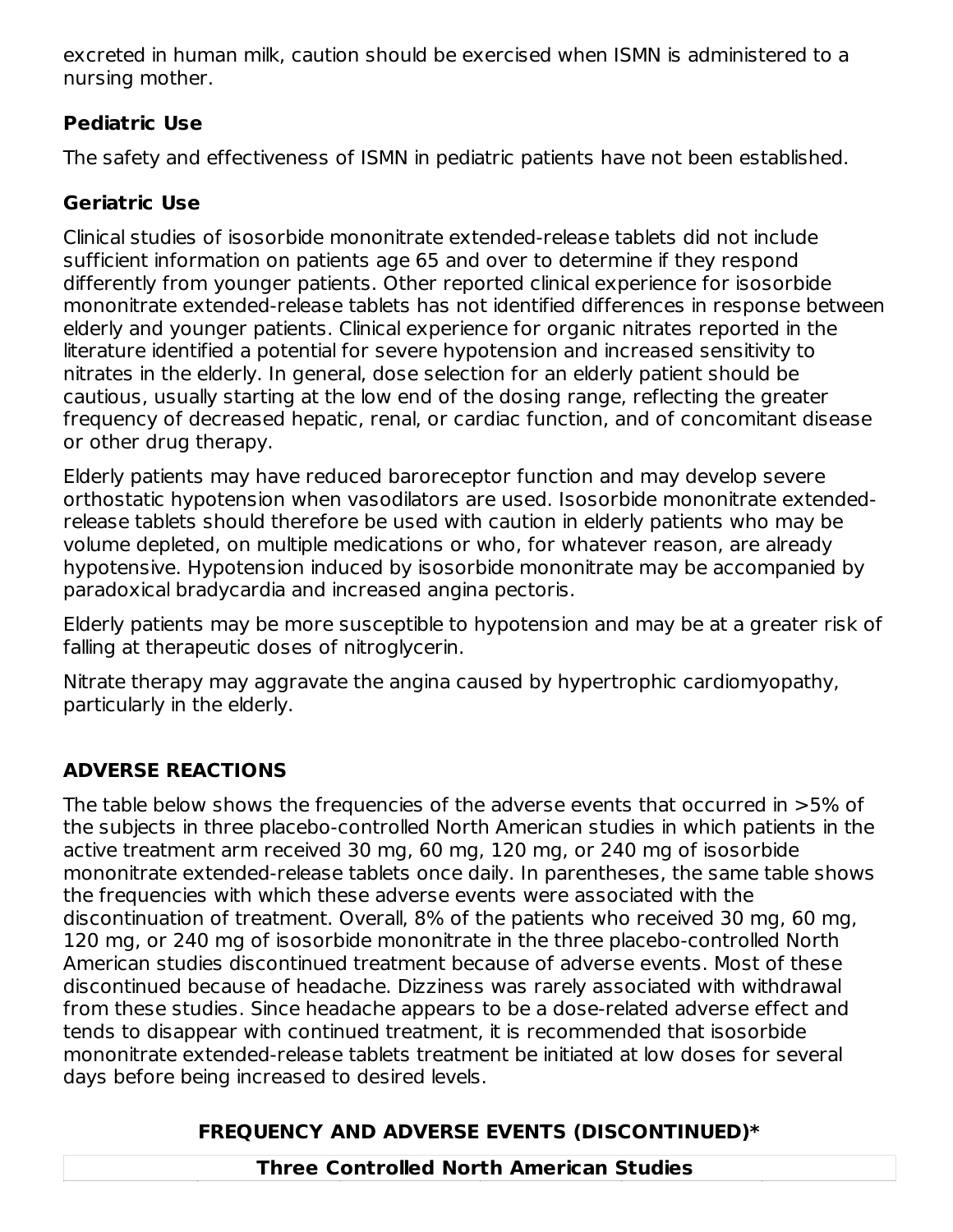| <b>Dose</b> | <b>Placebo</b> | 30 mg      | 60 mg    | 120 mgt    | 240 mgt    |
|-------------|----------------|------------|----------|------------|------------|
| Patients    | 96             | 60         | 102      | 65         | 65         |
| l Headache  | 15% (0%)       | 38% (5%)   | 51% (8%) | 42% (5%)   | 57% (8%)   |
| Dizziness   | $4\%$ (0%)     | $8\%$ (0%) | 11% (1%) | $9\%$ (2%) | $9\%$ (2%) |

\* Some individuals discontinued for multiple reasons.

† Patients were started on 60 mg and titrated to their final dose.

In addition, the three North American trials were pooled with 11 controlled trials conducted in Europe. Among the 14 controlled trials, a total of 711 patients were randomized to isosorbide mononitrate extended-release tablets. When the pooled data were reviewed, headache and dizziness were the only adverse events that were reported by >5% of patients. Other adverse events, each reported by ≤5% of exposed patients, and in many cases of uncertain relation to drug treatment, were:

Autonomic Nervous System Disorders: Dry mouth, hot flushes.

Body as a Whole: Asthenia, back pain, chest pain, edema, fatigue, fever, flu-like symptoms, malaise, rigors.

Cardiovascular Disorders, General: Cardiac failure, hypertension, hypotension.

Central and Peripheral Nervous System Disorders: Dizziness, headache, hypoesthesia, migraine, neuritis, paresis, paresthesia, ptosis, tremor, vertigo.

Gastrointestinal System Disorders: Abdominal pain, constipation, diarrhea, dyspepsia, flatulence, gastric ulcer, gastritis, glossitis, hemorrhagic gastric ulcer, hemorrhoids, loose stools, melena, nausea, vomiting.

Hearing and Vestibular Disorders: Earache, tinnitus, tympanic membrane perforation.

Heart Rate and Rhythm Disorders: Arrhythmia, arrhythmia atrial, atrial fibrillation, bradycardia, bundle branch block, extrasystole, palpitation, tachycardia, ventricular tachycardia.

Liver and Biliary System Disorders: SGOT increase, SGPT increase.

Metabolic and Nutritional Disorders: Hyperuricemia, hypokalemia.

Musculoskeletal System Disorders: Arthralgia, frozen shoulder, muscle weakness, musculoskeletal pain, myalgia, myositis, tendon disorder, torticollis.

Myo-, Endo-, Pericardial and Valve Disorders: Angina pectoris aggravated, heart murmur, heart sound abnormal, myocardial infarction, Q wave abnormality.

Platelet, Bleeding and Clotting Disorders: Purpura, thrombocytopenia.

Psychiatric Disorders: Anxiety, concentration impaired, confusion, decreased libido, depression, impotence, insomnia, nervousness, paroniria, somnolence.

Red Blood Cell Disorder: Hypochromic anemia.

Reproductive Disorders, Female: Atrophic vaginitis, breast pain.

Resistance Mechanism Disorders: Bacterial infection, moniliasis, viral infection.

Respiratory System Disorders: Bronchitis, bronchospasm, coughing, dyspnea, increased sputum, nasal congestion, pharyngitis, pneumonia, pulmonary infiltration, rales, rhinitis,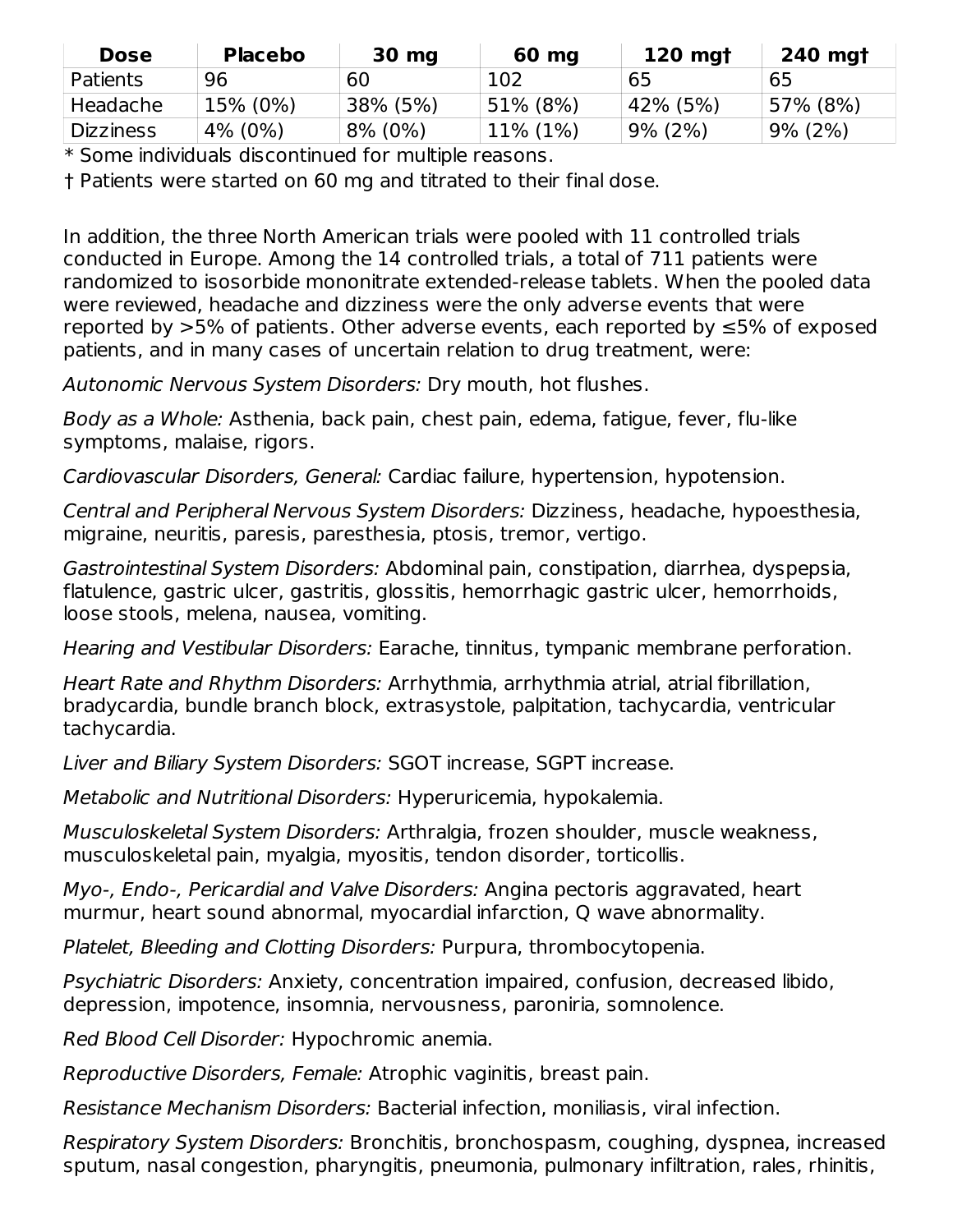sinusitis.

Skin and Appendages Disorders: Acne, hair texture abnormal, increased sweating, pruritus, rash, skin nodule.

Urinary System Disorders: Polyuria, renal calculus, urinary tract infection.

Vascular (Extracardiac) Disorders: Flushing, intermittent claudication, leg ulcer, varicose vein.

Vision Disorders: Conjunctivitis, photophobia, vision abnormal.

In addition, the following spontaneous adverse event has been reported during the marketing of isosorbide mononitrate: syncope.

#### **To report SUSPECTED ADVERSE REACTIONS, contact Ingenus Pharmaceuticals, LLC at 1-877-748-1970 or FDA at 1-800-FDA-1088 or www.fda.gov/medwatch.**

# **OVERDOSAGE**

## **Hemodynamic Effects**

The ill effects of isosorbide mononitrate overdose are generally the result of isosorbide mononitrate's capacity to induce vasodilatation, venous pooling, reduced cardiac output, and hypotension. These hemodynamic changes may have protean manifestations, including increased intracranial pressure, with any or all of persistent throbbing headache, confusion, and moderate fever; vertigo, palpitations; visual disturbances; nausea and vomiting (possibly with colic and even bloody diarrhea); syncope (especially in the upright posture); air hunger and dyspnea, later followed by reduced ventilatory effort; diaphoresis, with the skin either flushed or cold and clammy; heart block and bradycardia; paralysis; coma; seizures and death.

Laboratory determinations of serum levels of isosorbide mononitrate and its metabolites are not widely available, and such determinations have, in any event, no established role in the management of isosorbide mononitrate overdose.

There are no data suggesting what dose of isosorbide mononitrate is likely to be life threatening in humans. In rats and mice, there is significant lethality at doses of 2000 mg/kg and 3000 mg/kg, respectively.

No data are available to suggest physiological maneuvers (eg, maneuvers to change the pH of the urine) that might accelerate elimination of isosorbide mononitrate. In particular, dialysis is known to be ineffective in removing isosorbide mononitrate from the body.

No specific antagonist to the vasodilator effects of isosorbide mononitrate is known, and no intervention has been subject to controlled study as a therapy of isosorbide mononitrate overdose. Because the hypotension associated with isosorbide mononitrate overdose is the result of venodilatation and arterial hypovolemia, prudent therapy in this situation should be directed toward an increase in central fluid volume. Passive elevation of the patient's legs may be sufficient, but intravenous infusion of normal saline or similar fluid may also be necessary.

The use of epinephrine or other arterial vasoconstrictors in this setting is likely to do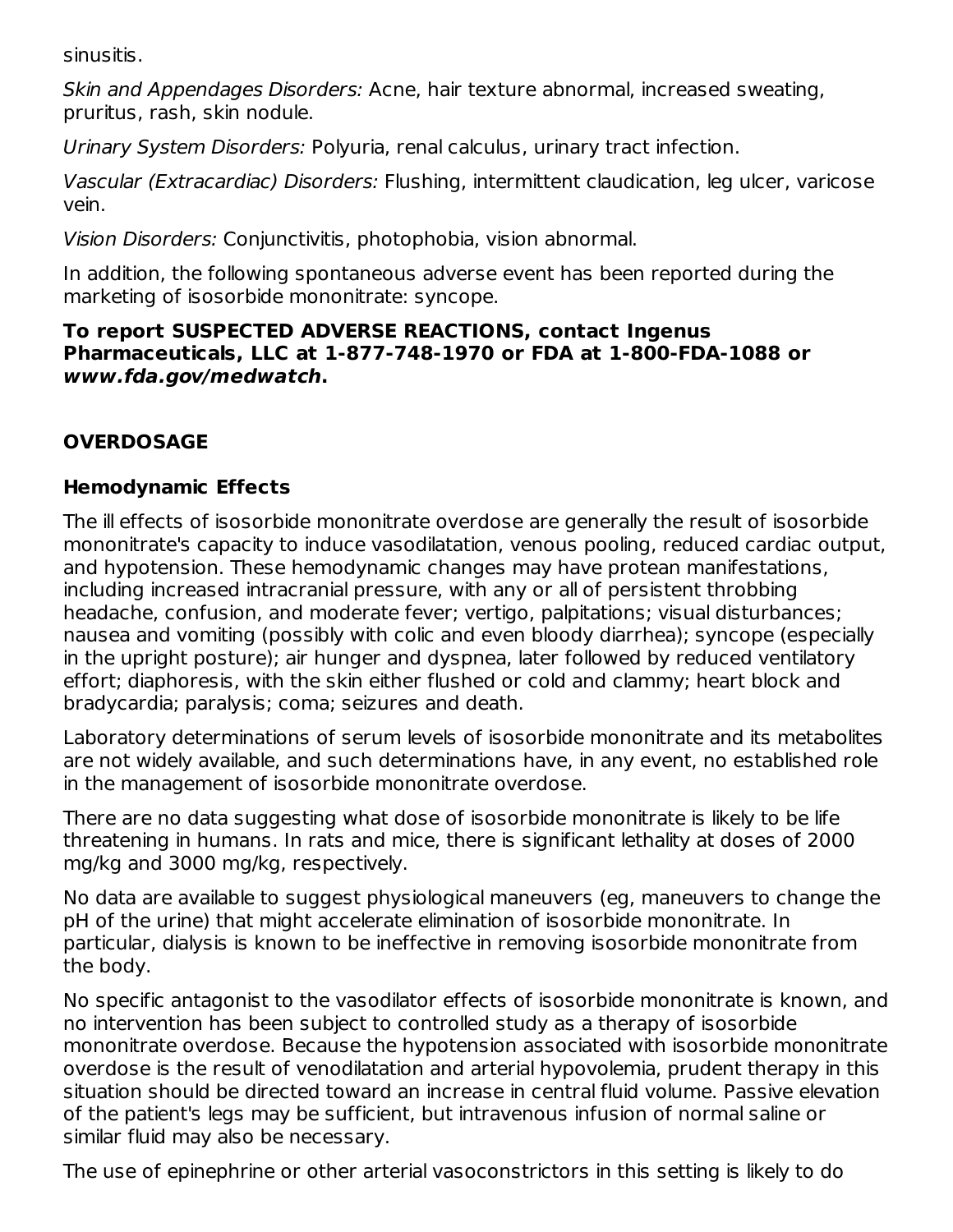more harm than good.

In patients with renal disease or congestive heart failure, therapy resulting in central volume expansion is not without hazard. Treatment of isosorbide mononitrate overdose in these patients may be subtle and difficult, and invasive monitoring may be required.

### **Methemoglobinemia**

Methemoglobinemia has been reported in patients receiving other organic nitrates, and it probably could also occur as a side effect of isosorbide mononitrate. Certainly nitrate ions liberated during metabolism of isosorbide mononitrate can oxidize hemoglobin into methemoglobin. Even in patients totally without cytochrome  $\mathsf{b}_5$  reductase activity, however, and even assuming that the nitrate moiety of isosorbide mononitrate is quantitatively applied to oxidation of hemoglobin, about 2 mg/kg of isosorbide mononitrate should be required before any of these patients manifest clinically significant (≥10%) methemoglobinemia. In patients with normal reductase function, significant production of methemoglobin should require even larger doses of isosorbide mononitrate. In one study in which 36 patients received 2 to 4 weeks of continuous nitroglycerin therapy at 3.1 to 4.4 mg/hr (equivalent, in total administered dose of nitrate ions, to 7.8 to 11.1 mg of isosorbide mononitrate per hour), the average methemoglobin level measured was 0.2%; this was comparable to that observed in parallel patients who received placebo.

Not with standing these observations, there are case reports of significant methemoglobinemia in association with moderate overdoses of organic nitrates. None of the affected patients had been thought to be unusually susceptible.

Methemoglobin levels are available from most clinical laboratories. The diagnosis should be suspected in patients who exhibit signs of impaired oxygen delivery despite adequate cardiac output and adequate arterial  $\tt pO_2.$  Classically, methemoglobinemic blood is described as chocolate brown without color change on exposure to air. When methemoglobinemia is diagnosed, the treatment of choice is methylene blue, 1 to 2 mg/kg intravenously.

## **DOSAGE AND ADMINISTRATION**

The recommended starting dose of Isosorbide Mononitrate Extended-Release Tablets, USP is 30 mg (given as a single 30 mg tablet or as 1/2 of a 60 mg tablet) or 60 mg (given as a single tablet) once daily. After several days, the dosage may be increased to 120 mg (given as a single 120 mg tablet or as two 60 mg tablets) once daily. Rarely, 240 mg may be required. The daily dose of Isosorbide Mononitrate Extended-Release Tablets, USP should be taken in the morning on arising. Isosorbide Mononitrate Extended-Release Tablets, USP should not be chewed or crushed and should be swallowed together with a half-glassful of fluid.

## **HOW SUPPLIED**

Product: 50090-5686 NDC: 50090-5686-0 30 TABLET, EXTENDED RELEASE in a BOTTLE NDC: 50090-5686-1 100 TABLET, EXTENDED RELEASE in a BOTTLE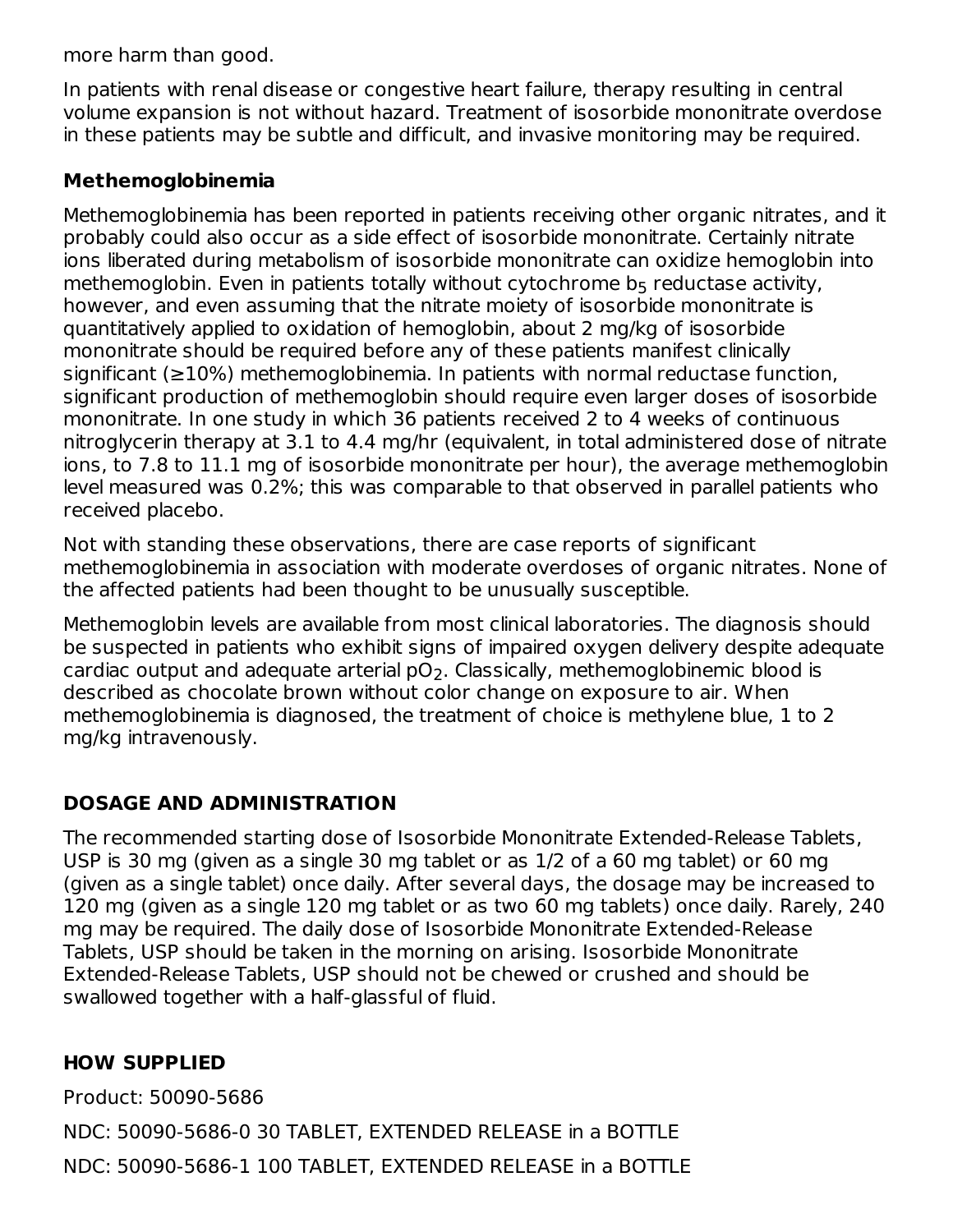# **ISOSORBIDE MONONITRATE**

| NDC 50090-5686-0<br>A-5 Medication Solutions,                                                |  |
|----------------------------------------------------------------------------------------------|--|
| Product No.<br>5403-0<br>LOT                                                                 |  |
| ISOSORBIDE MONONITRATE<br><b>EXTENDED-RELEASE</b><br>30 MG                                   |  |
| EACH SCORED, OVAL - SHAPED TABLET<br><b>CONTAINS 30 MG ISOSORBIDE</b><br><b>MONONITRATE.</b> |  |
| STORE AT 68 TO 86 DEGREES F                                                                  |  |
| <b>30 TABLETS</b>                                                                            |  |
| 00350090568608                                                                               |  |
| PACKAGED<br>A-S Medication Solutions<br>Libertyville, IL 60048                               |  |
| SOURCE NDC: 50742 - 175 - 05                                                                 |  |

| <b>ISOSORBIDE MONONITRATE</b><br>isosorbide mononitrate tablet, extended release                                                   |                                                     |                                          |  |                                      |  |                                   |                           |  |
|------------------------------------------------------------------------------------------------------------------------------------|-----------------------------------------------------|------------------------------------------|--|--------------------------------------|--|-----------------------------------|---------------------------|--|
|                                                                                                                                    |                                                     |                                          |  |                                      |  |                                   |                           |  |
| <b>Product Information</b>                                                                                                         |                                                     |                                          |  |                                      |  |                                   |                           |  |
| <b>Product Type</b>                                                                                                                |                                                     | <b>HUMAN PRESCRIPTION</b><br><b>DRUG</b> |  | <b>Item Code</b><br>(Source)<br>175) |  |                                   | NDC:50090-5686(NDC:50742- |  |
| <b>Route of Administration</b>                                                                                                     |                                                     | ORAL                                     |  |                                      |  |                                   |                           |  |
|                                                                                                                                    |                                                     |                                          |  |                                      |  |                                   |                           |  |
|                                                                                                                                    |                                                     |                                          |  |                                      |  |                                   |                           |  |
| <b>Active Ingredient/Active Moiety</b>                                                                                             |                                                     |                                          |  |                                      |  |                                   |                           |  |
|                                                                                                                                    |                                                     | <b>Ingredient Name</b>                   |  |                                      |  | <b>Basis of Strength Strength</b> |                           |  |
| ISOSORBIDE MONONITRATE (UNII: LX10H63030) (ISOSORBIDE MONONITRATE -<br><b>ISOSORBIDE</b><br>UNII:LX1OH63030)<br><b>MONONITRATE</b> |                                                     |                                          |  |                                      |  |                                   | 30 mg                     |  |
|                                                                                                                                    |                                                     |                                          |  |                                      |  |                                   |                           |  |
| <b>Inactive Ingredients</b>                                                                                                        |                                                     |                                          |  |                                      |  |                                   |                           |  |
| <b>Ingredient Name</b>                                                                                                             |                                                     |                                          |  |                                      |  | <b>Strength</b>                   |                           |  |
| MICROCRYSTALLINE CELLULOSE (UNII: OP1R32D61U)                                                                                      |                                                     |                                          |  |                                      |  |                                   |                           |  |
| HYDROXYPROPYL CELLULOSE (1200000 WAMW) (UNII: U3 F91U133)                                                                          |                                                     |                                          |  |                                      |  |                                   |                           |  |
|                                                                                                                                    | HYPROMELLOSE 2208 (100000 MPA.S) (UNII: VM7F0B23ZI) |                                          |  |                                      |  |                                   |                           |  |
| <b>SILICON DIOXIDE (UNII: ETJ7Z6XBU4)</b>                                                                                          |                                                     |                                          |  |                                      |  |                                   |                           |  |
| LACTOSE MONOHYDRATE (UNII: EWQ57Q8I5X)                                                                                             |                                                     |                                          |  |                                      |  |                                   |                           |  |
| MAGNESIUM STEARATE (UNII: 70097M6I30)                                                                                              |                                                     |                                          |  |                                      |  |                                   |                           |  |
|                                                                                                                                    |                                                     |                                          |  |                                      |  |                                   |                           |  |
| <b>Product Characteristics</b>                                                                                                     |                                                     |                                          |  |                                      |  |                                   |                           |  |
| Color                                                                                                                              |                                                     | WHITE (white to off-white)               |  | <b>Score</b>                         |  |                                   | 2 pieces                  |  |
| <b>Shape</b>                                                                                                                       | <b>OVAL</b>                                         |                                          |  | <b>Size</b>                          |  |                                   | 9 <sub>mm</sub>           |  |
|                                                                                                                                    |                                                     |                                          |  |                                      |  |                                   |                           |  |